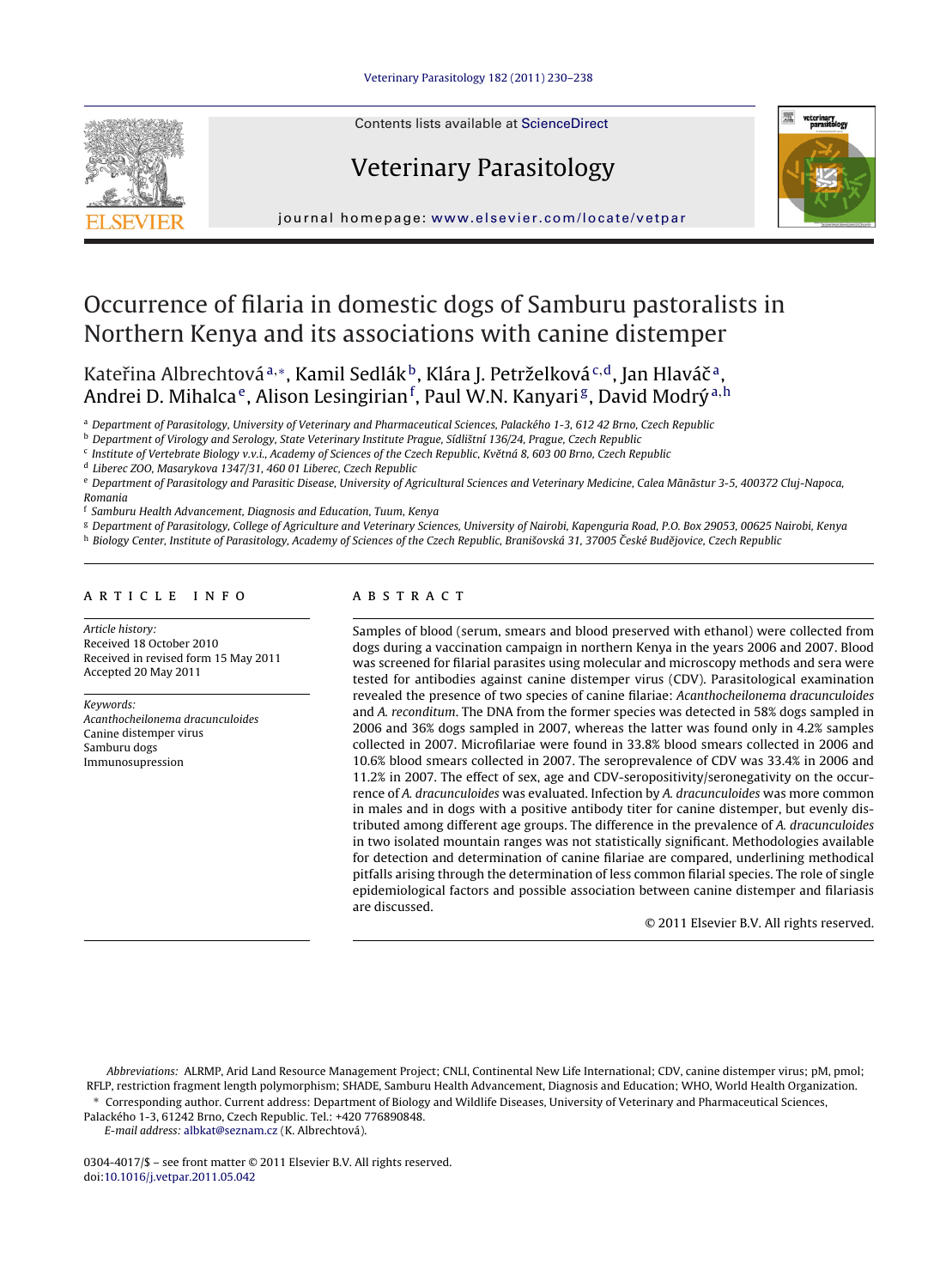# **1. Introduction**

There are several species from the family Onchocercidae occurring as vector-borne pathogens in carnivore populations worldwide. In recent years, considerable attention has been given to the genus Dirofilaria, especially the causative agent of canine heartworm disease, D. immitis (Leidy, 1856). The biology of the genera Acanthocheilonema (formerly Dipetalonema), Onchocerca and Brugia remains obscure despite their significant prevalence in certain regions [\(Snowden](#page-8-0) [and](#page-8-0) [Hammerberg,](#page-8-0) [1989;](#page-8-0) [Genchi](#page-8-0) et [al.,](#page-8-0) [2005;](#page-8-0) [Sréter](#page-8-0) [and](#page-8-0) [Széll,](#page-8-0) [2008\).](#page-8-0)

Acanthocheilonema dracunculoides (Cobbold, 1870) and A. reconditum (Grassi, 1890) are widespread in East Africa, in patterns corresponding to the occurrence of their vectors and favorable climatic conditions ([Nelson](#page-7-0) et [al.,](#page-7-0) [1962;](#page-7-0) [Lightner](#page-7-0) [and](#page-7-0) [Reardon,](#page-7-0) [1983\).](#page-7-0) Adults of A. dracunculoides develop in the thoracic cavity and on the greater omentum of dogs. Ticks (family Ixodidae) or louse-flies (family Hippoboscidae) are believed to transmit microfilariae [\(Nelson,](#page-7-0) [1963;](#page-7-0) [Olmeda-Garcia](#page-7-0) et [al.,](#page-7-0) [1994\).](#page-7-0) A. reconditum can be found in the subcutis of hosts and is transmitted by fleas and chewing lice ([Zajac](#page-8-0) [and](#page-8-0) [Conboy,](#page-8-0) [2006\).](#page-8-0) Both A. dracunculoides and A. reconditum are generally considered non-pathogenic for dogs, yet are capable of causing skin lesions, body cavity effusions and even neurological symptoms, depending on the abundance and localization of adults [\(Bolio](#page-7-0) et al., 2002). Both species should be considered within differential diagnosis of microfilariaemia in dogs. A. dracunculoides is of special importance because of its close morphological similarity of its microfilariae to those of highly pathogenic D. immitis ([Schrey](#page-8-0) [and](#page-8-0) [Trautvetter,](#page-8-0) [1998\).](#page-8-0) Discrimination of microfilariae to the species level by molecular tools is considered far more specific than use of microscopy, especially when dealing with less-known filarial species ([Rishniw](#page-7-0) et [al.,](#page-7-0) [2006;](#page-7-0) [Furtado](#page-7-0) et [al.,](#page-7-0) [2009\).](#page-7-0)

In recent years, many studies focused on the host immune mechanisms induced by filarial nematodes, since its understanding is assumed to be necessary for the elimination of human lymphatic filariasis [\(Ravindran](#page-7-0) et [al.,](#page-7-0) [2003;](#page-7-0) [Duerr](#page-7-0) et [al.,](#page-7-0) [2008\).](#page-7-0) Interactions between filaria and other infectious agents are also broadly discussed, especially concerning the co-infection of human lymphatic filariasis and HIV [\(Bundy](#page-7-0) et [al.,](#page-7-0) [2000;](#page-7-0) [Brown](#page-7-0) et [al.,](#page-7-0) [2006;](#page-7-0) [Nielsen](#page-7-0) et [al.,](#page-7-0) [2007\).](#page-7-0) Since both diseases are immunosuppressive, it was suggested that acquisition of one can predispose the host for the other ([Nielsen](#page-7-0) et [al.,](#page-7-0) [2007\).](#page-7-0) Among dog populations, analogous interactions can be expected between filariasis and canine distemper, perhaps serving as an epidemiological model.

The canine distemper virus (CDV) (genus Morbillivirus, family Paramyxoviridae) occurs worldwide and is pathogenic for a range of carnivores. It replicates in macrophages and lymphocytes of the host, leading to lymphopenia, loss of the delayed-type hypersensitivity response and suppression of lymphoproliferation [\(Schobesberger](#page-8-0) et [al.,](#page-8-0) [2005\).](#page-8-0) Long lasting immunologic abnormalities are present even after clearance of the virus from peripheral leukocytes in convalescent dogs [\(Beineke](#page-7-0) et [al.,](#page-7-0) [2009\).](#page-7-0) There is no doubt about the substantial direct impingement of CDV on carnivore populations ([Cleaveland](#page-7-0)



**Fig. 1.** Sampled localities: (1) Gatab, (2) Olturot, (3)Makutano, (4) Arapal, (5) Kororoi, (6) Larachi, and (7) Tuum.

et [al.,](#page-7-0) [2000\).](#page-7-0) Yet the impact of CDV-induced immunosuppression on the epidemiology of other diseases remains an area to be explored ([Munson](#page-7-0) et [al.,](#page-7-0) [2008\).](#page-7-0)

The principal aim of this study was to describe the spectrum and prevalence of filarial nematodes in dogs living on two isolated mountain ranges in Northern Kenya. For its considerable prevalence on the study site, special emphasis was given to A. dracunculoides. We discuss the challenging features of determination of this species, far less known than its pathogenic counterpart, Dirofilaria immitis. We compare the prevalence of A. dracunculoides in males and females, different age groups and two sampled localities. Besides, we address whether the prevalence of this parasite is associated with canine distemper virus, also highly prevalent in the area.

# **2. Materials and methods**

# 2.1. Study area

Blood samples of dogs were collected during two antirabies vaccination campaigns on Mt. Kulal and Mt. Ngyiro. Both mountain ranges are situated close to the southern tip of Lake Turkana in the Rift Valley and Eastern provinces of Kenya. The lowlands of the Turkana land region are semiarid, covered by a mosaic of Acacia-Commiphora bushland, while the peaks of the mountain ranges are covered with mountain mist forest dominated by Juniperus procera and Olea africana. The lake is 410 m above sea level, whereas the summit of Mt. Kulal reaches up to 2335 m and Mt. Ngyiro to 2752 m. The campaign was held in seven villages; six on Mt. Kulal and one on Mt. Ngyiro [\(Table](#page-2-0) 1 and Fig. 1). Both areas are inhabited by pastoralists, mainly of the tribes Samburu and Turkana. Dogs are kept to guard the herds and their population is characterized by an accelerated turnover rate and sex-ratio bias towards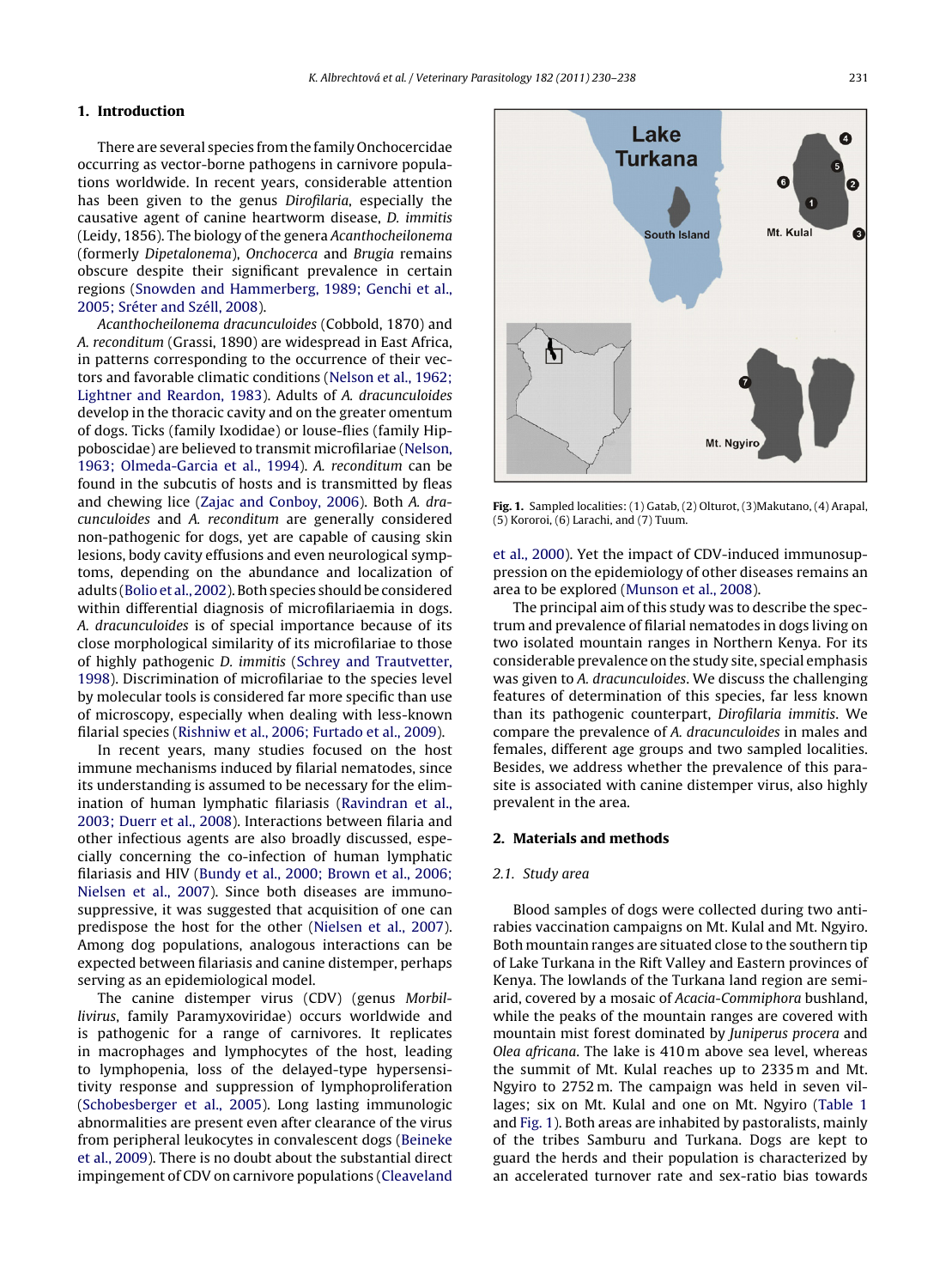<span id="page-2-0"></span>

| Table 1                                 |  |
|-----------------------------------------|--|
| Characterisation of sampled localities. |  |

| Locality   | Coordinates       | Altitude | Characteristics                                                  | Human population <sup>a</sup> |
|------------|-------------------|----------|------------------------------------------------------------------|-------------------------------|
| Mt. Kulal  |                   |          |                                                                  |                               |
| Gatab      | N 02°42′          | 1800     | Permanent village on the lower margin of montane forest          | 2655                          |
|            | E 37°00'          |          |                                                                  |                               |
| Olturot    | N $02^{\circ}35'$ | 550      | The driest locality in area, surrounded by semidesert flats with | 811                           |
|            | E 37°06′          |          | Acacia on temporary river beds                                   |                               |
| Makutano   | N $02^{\circ}31'$ | 880      | Semi-permanent encampment on the slopes of Mt. Kulal in the      | Approx, 50                    |
|            | E 6°55'           |          | area of dry thorny Acacia bush                                   |                               |
| Arapal     | N 02°47'          | 850      | Large village on the margin between dry Acacia bush and a        | 915                           |
|            | E 7°00'           |          | semi-desert environs                                             |                               |
| Ngorori    | N $02^{\circ}41'$ | 800      | Small settlement, environmentally similar to Arapal              | Approx, 50                    |
|            | E 7°00'           |          |                                                                  |                               |
| Larachi    | N 02°42′          | 750      | Permanent village situated on the western slope of Mt. Kulal,    | 312                           |
|            | E36°51'           |          | environmentally similar to Arapal                                |                               |
| Mt. Ngyiro |                   |          |                                                                  |                               |
| Tuum       | N $2^{\circ}07'$  | 1500     | Small montane town rich in vegetation, several mountain water    | 2890                          |
|            | E $6^{\circ}47'$  |          | sources                                                          |                               |

<sup>a</sup> Based on September 2008 population census.

females [\(Macpherson](#page-7-0) et [al.,](#page-7-0) [2000\).](#page-7-0) Dog-oriented veterinary medicine is virtually absent in this area, except for the very scarce use of locally produced antiparasitic medication. Before the campaign depicted in this study, only several dogs were vaccinated against rabies, let alone other infectious diseases. Thus it can be presumed, that all CDVpositive titers represent actually post-infection antibodies.

### 2.2. Sampling

This study includes samples of 235 dogs, 74 sampled in August and September 2006 and 161 in September and October 2007. From every dog, one sample of serum, one sample of blood preserved with ethanol and two blood smears were collected. Owners were inquired about basic anamnestic data of their dogs, including sex and age. Blood was taken from the cephalic vein into a Monovette syringe (S-Monovette, 7.5 ml, Sarstedt AG&Co, Germany). Blood smears were air-dried and preserved in absolute methanol. Serum was separated within the Monovette syringe and then transferred into 2.5 ml Eppendorf tubes, preserved with sodium azide (0.01% concentration in serum) and kept at refrigerator temperatures  $(4-10\degree C)$ . Approximately 0.5 ml of the blood clot remaining in the Monovette was preserved with 96% ethanol for the purpose of molecular typing.

# 2.3. Microscopy of blood smears

Blood smears were stained panoptically following the Pappenheim technique ([WHO,](#page-8-0) [2006\).](#page-8-0) Two blood smears per dog were examined under  $400\times$  magnification using an Olympus AX70 microscope. The referred prevalence determined by microscopy is cumulative prevalence, rating positive every dog in which microfilariae were found at least on one of the two blood smears examined.

# 2.4. DNA isolation and molecular typing

DNA was extracted by the phenol–chloroform method described in work by [Maslov](#page-7-0) et [al.](#page-7-0) [\(1996\).](#page-7-0) In brief, approx.

300  $\mu$ l of clotted blood was sliced, dried at 37 °C, than resuspended in 1.5 ml lysis buffer (0.1 M NaCl, 0.05 M EDTA,  $0.01$  M Tris,  $4.8\%$  SDS; pH 8) and digested with  $40 \,\mu$ l of Pronase E (12.5 g/l; Sigma–Aldrich, Germany) for 3 h on ice. After the protein lysis, the mixture was extracted three times with a 1:1 blend of phenol and chloroform, followed by two extractions with chloroform alone. Every extraction was performed by 10 min of shaking followed by a 10 min centrifugation step (18,500  $\times$  g). DNA was precipitated from the phenol-extracted samples by ethanol at −70 ◦C for 10 min and the DNA pellet was re-suspended in 50 µl of PCR water.

PCR was performed in the Biometra T personal thermocycler (Biometra bio.An. GmbH, Germany). Each PCR reaction consisted of 75 mM Tris–HCl (pH 8,8), 20 mM  $(\mathrm{NH}_4)_2\mathrm{SO}_4$ , 0.01% Tween 20, 2.5 mM MgCl $_2$ , 200  $\mu$ M dATP, 200 µM dCTP, 200 µM dGTP, 200 µM dTTP, 50 U/ml Taq Purple DNA polymerase, 19 nM anti-Taq monoclonal antibody, 10 pM of forward primer, 10 pM of reverse primer (Generi-Biotech, Czech Rep., see [Table](#page-3-0) 2 for sequence) and  $1.2 \mu$ l of DNA template in a total volume of 25  $\mu$ l. To asses the adequacy of DNA extraction, all 74 samples from 2006 and the first 40 samples from 2007 were tested in PCR for eukaryotic 16S-like rRNA-coding regions, using primers Eurib-F and Eurib-R and reaction conditions as previously described [\(Medlin](#page-7-0) et [al.,](#page-7-0) [1988\).](#page-7-0)

Three different PCRs were used in a stepwise manner to determine the species of filaria in the blood-DNA isolates. Firstly, all isolates were screened by pan-filarial primers (DIDR-F1 and DIDR-R1) as described by [Rishniw](#page-7-0) et [al.](#page-7-0) [\(2006\).](#page-7-0) Samples producing 580–600 bp band in the pan-filarial PCR were considered positive for either A. dracunculoides or A. reconditum or both species concurrently. To distinguish between the two species pan-filarial PCR products were digested by MseI (3 h at 37 ◦C and 20 min at 65 ◦C) as suggested in the original publication [\(Rishniw](#page-7-0) et [al.,](#page-7-0) [2006\).](#page-7-0) Samples in which the RFLP reaction resulted in two bands (approx. 250 and 330 bp) were considered as positive for A. dracunculoides, while those which remained undigested (580–600 bp) were taken as positive for A. reconditum. In cases where the RFLP resulted into three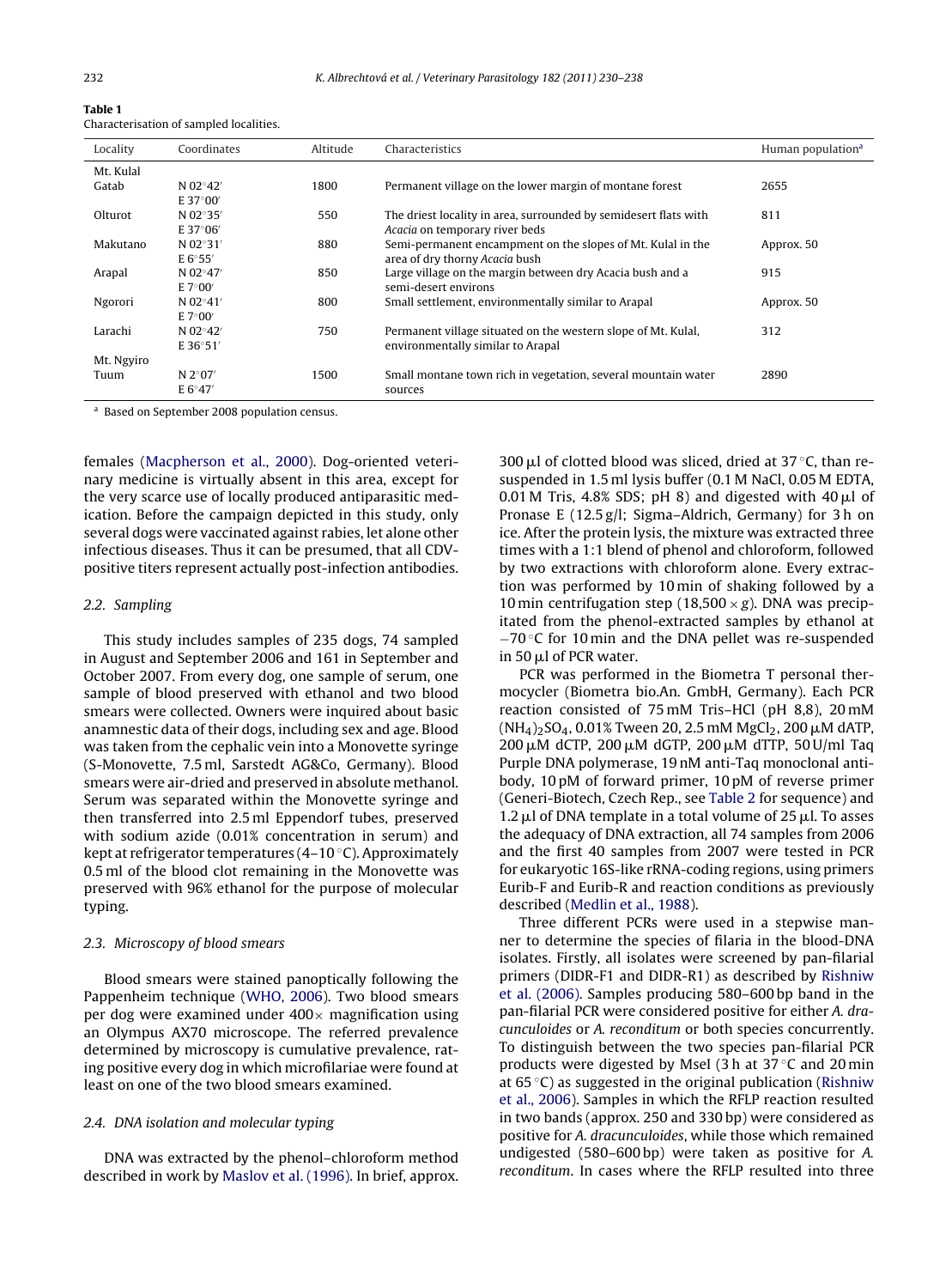<span id="page-3-0"></span>

| Table 2 |                                                 |  |
|---------|-------------------------------------------------|--|
|         | Primers used for determination of microfilaria. |  |

| Primer pair                | Primer sequence                                                    | Product size                                         | Reference               |
|----------------------------|--------------------------------------------------------------------|------------------------------------------------------|-------------------------|
| A.rec-F1<br>A.rec-R1       | CAG GTG ATG GTT TGA TGT GC<br>CAC TCG CAC TGC TTC ACT TC           | 384 bp                                               | Mar et al. (2002)       |
| D.rep-F1<br>$D$ .rep- $R1$ | TGT TTC GGC CTA GTG TTT CGA CCA<br>ACG AGA TGT CGT GCT TTC AAC GTC | 247 and 153 bp                                       | Casiraghi et al. (2006) |
| DIDR-F1<br>DIDR-R1         | AGT GCG AAT TGC AGA CGC ATT GAG<br>AGC GGG TAA TCA CGA CTG AGT TGA | 578 bp (A. reconditum)<br>584 bp (A. dracunculoides) | Rishniw et al. (2006)   |

bands (approx. 250, 330 and 580–600 bp) additional A. reconditum-specific PCR (primers A.rec-F1 and A.rec-R1) was used as described by [Mar](#page-7-0) et [al.](#page-7-0) [\(2002\).](#page-7-0) This second PCR was done to distinguish whether both A. reconditum and A. dracunculoides DNAs are present in the sample or whether the restriction was insufficient and the 580 bp band represents an unrestricted DNA remnant. Third primer pair (D.rep-F1 and D.rep-R1) was used in PCR assay for DNA of Dirofilaria repens in samples where the pan-filarial primers produced bands of 580 bp and 480 bp (the 480 bp band was unexpected and due to its sequence might have corresponded to D. repens). The D.rep primers were used in PCR as described by [Casiraghi](#page-7-0) et [al.](#page-7-0) [\(2006\).](#page-7-0)

Three products of A. reconditum-specific PCR and five products of pan-filarial PCR originating from different sampled localities were sequenced using the Single Extension Sequencing Service provided by Macrogen Inc., Seoul, Korea. All the sequenced PCR products were extracted from agarose gel using QuickClean DNA Gel Extraction Kit (GenScript Corp., USA). Obtained sequences were analysed using the Blastn version 2.2.18+ program [\(Altschul](#page-7-0) et [al.,](#page-7-0) [1997\),](#page-7-0) with cut-off E-value 0.001. Samples identified by sequencing were employed as positive controls in PCR with pan-filarial primers and the A. reconditum-specific PCR reaction. Blood of 2-year-old healthy dog living in Czech Republic was used as negative control in all PCR reactions.

# 2.5. Serology

Serum samples were examined by an indirect immunofluorescent test (IFAT) for detection of antibodies against CDV. Sera were diluted in a twofold series starting at 1:100 as a basic dilution. Commercial CDVpositive serum (VMRD Inc., Pullman, USA) was used as positive control, serum of nonvaccinated laboratory dog was used as negative control. Diluted sera were placed on the 12-well substrate slides (VMRD Inc., Pullman, USA) and incubated in a humid chamber for 30 min at 37 ◦C. After incubation, slides were rinsed and soaked for 10 min in PBS. Anti-Canine IgG FITC conjugate (Sigma–Aldrich, Germany) was placed in the wells, incubated and rinsed again. Slides were viewed in fluorescent microscope, using immersion oil at 1000×. Titers were taken as CDV-positive if higher of equal to 1:100.

# 2.6. Statistical analysis

To explore the effect of sex, age and CDV status on the occurrence of A. dracunculoides in Samburu dogs, we fitted

several general linear models (GLMs) with binomial distribution using R software [\(R](#page-7-0) [Development](#page-7-0) [Core](#page-7-0) [Team,](#page-7-0) [2009\).](#page-7-0) Dogs were classified into groups by age (group 1: up to 4 months; group 2: from 5 months to 18 months; group 3: 19 months to 7 years), sex (males, females), presence of antibodies against canine distemper virus (CDV-seropositive, CDV-seronegative) and locality of origin (Mt. Kulal, Mt. Ngyiro). Selected interactions to the second degree, namely year  $\times$  CDV, age  $\times$  locality, age  $\times$  CDV, locality  $\times$  CDV and  $sex \times CDV$ , were included into the maximum model. Using model simplification, we gradually removed from the maximum model the least significant terms to obtain a minimal adequate model ([Crawley,](#page-7-0) [2007\).](#page-7-0)

# **3. Results**

# 3.1. Identification of microfilariae in blood smears

Microfilariae were detected in 18% of 235 blood smears (33.8% in 2006 and 10.6% in 2007). The central body of the microfilaria was filled with dense nuclei, while the cephalic and caudal ends were nuclei-free. The excretory pore was localized in the second fifth of the microfilaria and the anal pore was visible in the last fifth. The caudal end of the microfilariae was straight (Fig. 2).



**Fig. 2.** Microfilaria of A. dracunculoides. Dog D 111 – peripheral blood smear, Gatab, Kenya, 2007. Light microscopy, May-Grünwald, Giemsa–Romanowski stain.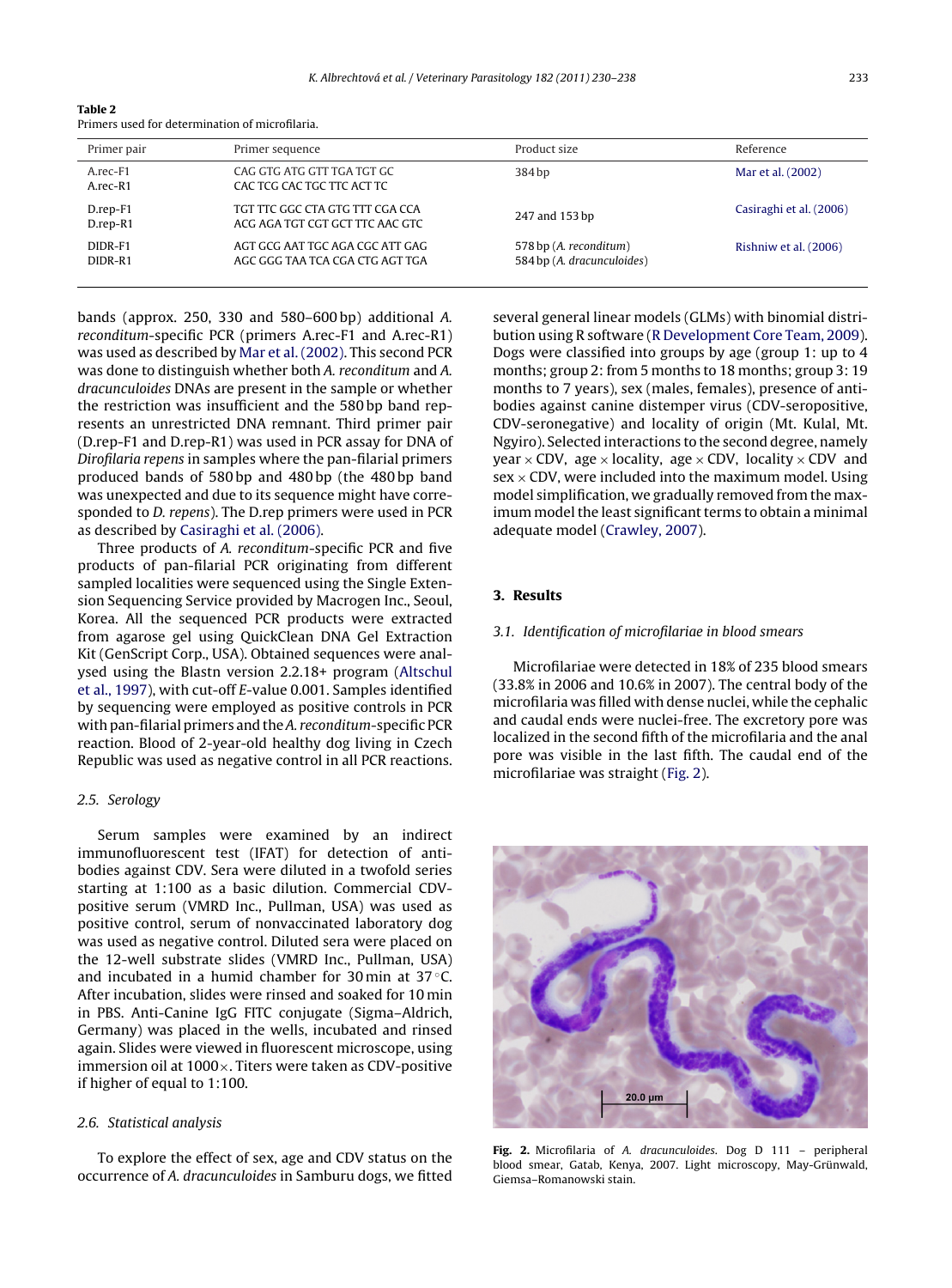### **Table 3**

Prevalence of A. dracunculoides and A. reconditum at different sampled localities.

| 2006              | 2007              |                 |
|-------------------|-------------------|-----------------|
| A. dracunculoides | A. dracunculoides | A. reconditum   |
|                   |                   |                 |
| 66.0% (31/47)     | 46.2% (18/39)     | $\Omega$        |
| Not sampled       | 58.8% (10/17)     | $41.2\%$ (7/17) |
| 55.6% (5/9)       | 33.3% (4/12)      | $\mathbf{0}$    |
| Not sampled       | 25.0% (5/20)      | $\mathbf{0}$    |
| Not sampled       | $83.3\%$ (5/6)    | $\mathbf{0}$    |
| Not sampled       | $18.2\%$ $(2/11)$ | $\mathbf{0}$    |
|                   |                   |                 |
| 38.9% (7/18)      | 25.0% (14/56)     | $\mathbf{0}$    |
| 58.0% (43/74)     | 36% (58/161)      | 4.3(7/161)      |
|                   |                   |                 |

### **Table 4**

Sequences of PCR products obtained by BLAST.

| No. sample       | PCR/primers used          | Main BLAST hit                                            | Similarity | E-value    |
|------------------|---------------------------|-----------------------------------------------------------|------------|------------|
| D 111            | Pan-filarial              | Acanthocheilonema dracunculoides, ITS-2 complete sequence | 97%        | 0          |
| D <sub>136</sub> | Pan-filarial              | Acanthocheilonema dracunculoides, ITS-2 complete sequence | 98%        | 0          |
| D 249            | Pan-filarial              | Acanthocheilonema dracunculoides, ITS-2 complete sequence | 97%        | $\Omega$   |
| D 278            | Pan-filarial              | Acanthocheilonema dracunculoides, ITS-2 complete sequence | 96%        | 0          |
| D <sub>120</sub> | Pan-filarial              | Acanthocheilonema reconditum, ITS-2 complete sequence     | 80%        | 0          |
| D <sub>126</sub> | A. rec.-specific          | Acanthocheilonema reconditum, COI complete sequence       | 70%        | $5e - 132$ |
| D 130            | A. rec.-specific          | Acanthocheilonema reconditum, COI complete sequence       | 84%        | $8e - 142$ |
| D <sub>139</sub> | A. rec.-specific          | Acanthocheilonema reconditum, COI complete sequence       | 75%        | $1e - 145$ |
| D 111            | Pan-filarial <sup>a</sup> | Dirofilaria repens, ITS-2 complete sequence               | 94%        | $2e-72$    |

<sup>a</sup> Unexpected band of approx. 480 bp;Fig. 3.

# 3.2. Identification and prevalence of filariae by molecular techniques

A total of 105 out of 235 samples were positive in PCR with pan-filarial primers (Fig. 3). Subsequent RFLP by MseI and A. reconditum-specific PCR revealed that DNA only from A. dracunculoides was present in 42.9% samples (101 out of 235) and DNA only from A. reconditum was in 3.0% samples (7 out of 235). Four samples contained DNA from both species. The prevalence of A. dracunculoides and A. reconditum by localities is outlined in Table 3. Seven of the pan-filarial positive samples displayed, besides the expected 580 bp band, an additional band of lower molecular weight(around 480 bp, Fig. 3). This band was sequenced and showed 70–84% similarity with the ITS-2 sequence of Dirofilaria repens. In subsequent D. repens-specific PCR, all of those 7 samples yielded negative results. The results of sequencing are outlined in Table 4.

## 3.3. Serology test for Canine distemper virus

Seroprevalence of CDV was 33.4% in 2006 and 11.2% in 2007. Taken by localities, the highest seroprevalence (42.8%; 24 out of 56 dogs) was on Mt. Kulal in 2006, which decreased to 13.3% (14 out of 105 dogs) in 2007. The prevalence on Mt. Ngyiro was 5.8% (1 out of 18 dogs) in 2006 and 7.1% (4 out of 56 dogs) in 2007.3.4 [\(Fig.](#page-5-0) 4).

# 3.4. Statistical analysis

The minimal adequate model that fit for the occurrence of A. dracunculoides included the significant parameters



**Fig. 3.** Gel electrophoresis of pan-filarial amplicons (1% EtBr–agarose gel). Line MW – molecular weight marker; line 1 – DNA of A. dracunculoides showing unexpected band of approx. 480 bp (sample D 111); line 2 – DNA of A. dracunculoides (sample D 136); line 3 – DNA of A. reconditum (sample D 139); line  $4$  – negative sample (D 137).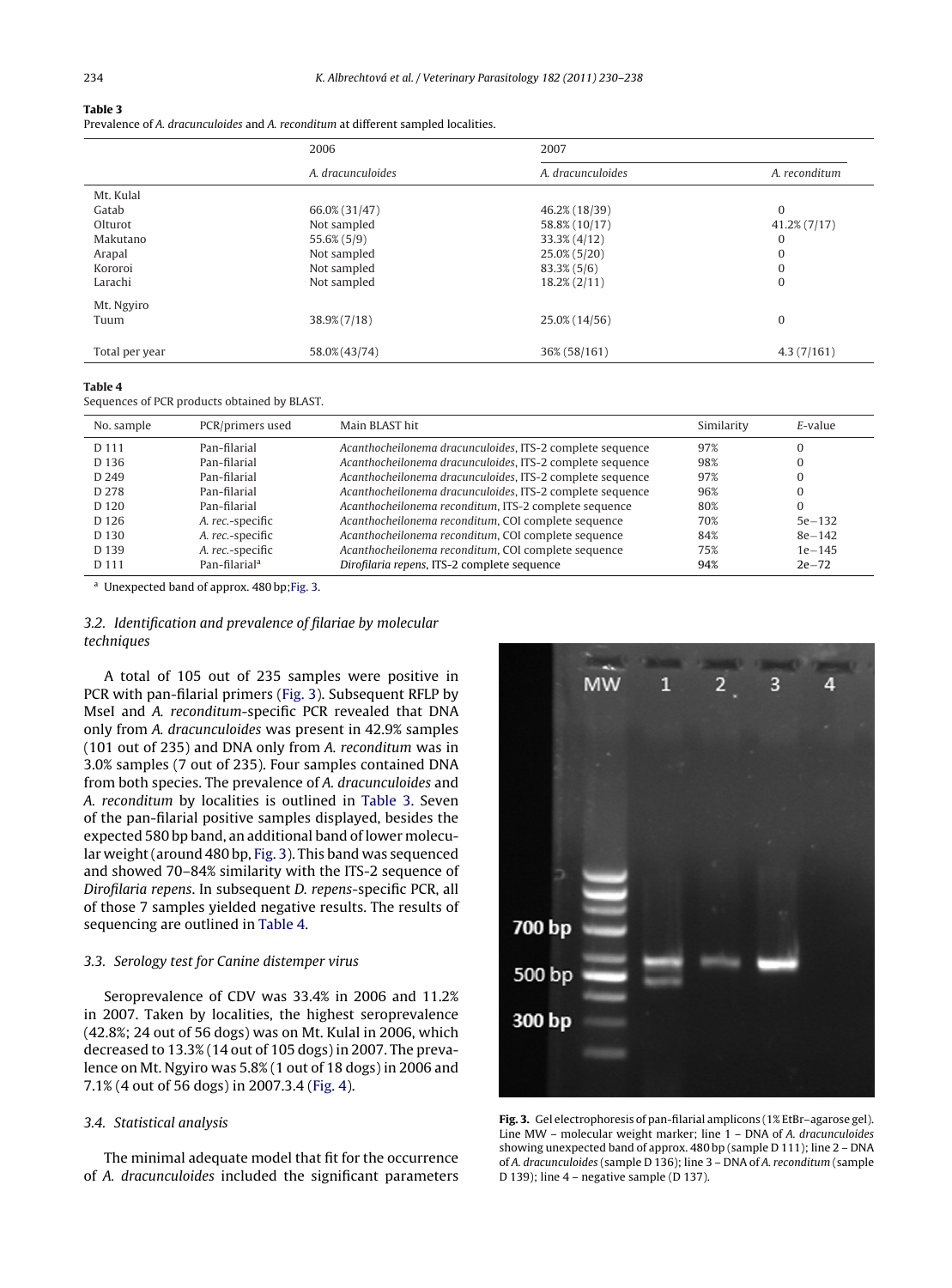<span id="page-5-0"></span>**Table 5**

Occurrence of A. dracunculoides in groups by age, sex, CDV status, year and locality.

| Parameter assessed | No. positives/total in group | Prevalence in group | Significance |
|--------------------|------------------------------|---------------------|--------------|
| <b>CDV</b>         |                              |                     | $p = 0.004$  |
| Seronegative       | 70/193                       | 36.3%               |              |
| Seropositive       | 31/42                        | 73.8%               |              |
| Sex                |                              |                     | $p = 0.023$  |
| Female             | 19/59                        | 32.2%               |              |
| Male               | 82/176                       | 46.6%               |              |
| Age                |                              |                     | $p = 0.153$  |
| <4 months          | 16/38                        | 42.1%               |              |
| 5-18 months        | 48/122                       | 39.3%               |              |
| >18 months         | 37/75                        | 49.3%               |              |
| Locality           |                              |                     | $p = 0.143$  |
| Mt. Kulal          | 80/161                       | 49.7%               |              |
| Mt. Ngyiro         | 21/74                        | 28.4%               |              |
| Year               |                              |                     | $p = 0.179$  |
| 2006               | 43/74                        | 58.1%               |              |
| 2007               | 58/161                       | 36.0%               |              |

sex ( $z = -2.272$ ,  $p = 0.023$ ) and CDV ( $z = 2.916$ ,  $p = 0.004$ ), the non-significant parameters year  $(z = -1.342, p = 0.179)$ and locality ( $z = 1.080$ ,  $p = 0.143$ ) and the significant interactions year  $\times$  CDV ( $z = -2.105$ ,  $p = 0.036$ ) and age  $\times$  locality  $(z = -2.133, p = 0.033)$ . A. dracunculoides was more prevalent in males and CDV-seropositive dogs (Table 5).

# **4. Discussion**

African domestic dogs can host at least eight different species of filaria. Among them, Dirofilaria immitis and D.



**Fig. 4.** Gel electrophoresis of pan-filarial amplicons, digested by MseI (1.5% EtBr-agarose gel). Line MW – molecular weight marker; line 1 – DNA of A. dracunculoides, showing remnant of original 584 bp band (sample D 136); line 2 – bands resulting from co-infection of A. dracunculoides and A. reconditum (sample D 126).

repens are well known because of their clinical importance and frequent occurrence all over the world. A. dracunculoides and A. reconditum have so far attracted somewhat less attention and some aspects of their biology remain unknown. Four other species could be characterized as mysterious, especially in respect to their occurrence in canines: Acanthocheilonema grassii (NOE, 1907), Brugia patei (Buckley, Nelson and Heisch, 1958), B. malai (Brug, 1927) and B. pahangi (Buckley and Edeson, 1956) [\(Nelson](#page-7-0) et [al.,](#page-7-0) [1962;](#page-7-0) [Rinaldi](#page-7-0) [and](#page-7-0) [Cringoli,](#page-7-0) [2007;](#page-7-0) [McCall](#page-7-0) et [al.,](#page-7-0) [2008\).](#page-7-0)

Among several methodical approaches available for detection and species-identification of filarial nematodes, molecular methods are assumed to be the most sensitive andspecific ([Rishniw](#page-7-0) [et](#page-7-0) [al.,](#page-7-0) [2006;](#page-7-0) [Furtado](#page-7-0) et [al.,](#page-7-0) [2009\).](#page-7-0) Since microscopic examination of peripheral blood smear or the buffy coat lacks both of these qualities [\(Courtney](#page-7-0) [and](#page-7-0) [Zeng,](#page-7-0) [2001;](#page-7-0) [Rinaldi](#page-7-0) [and](#page-7-0) [Cringoli,](#page-7-0) [2007\),](#page-7-0) detection and determination of filaria in the "pre-molecular era" was based upon blood concentration methods followed by histochemical staining and eventual confirmation by serological tests. As there is certain ambiguity concerning descriptions of histochemical patterns of less common species of filaria such as Acanthocheilonema or Brugia ([Ortega-Mora](#page-7-0) et [al.,](#page-7-0) [1989;](#page-7-0) [Schrey](#page-7-0) [and](#page-7-0) [Trautvetter,](#page-7-0) [1998;](#page-7-0) Peribáñez et [al.,](#page-7-0) [2001\),](#page-7-0) this method of diagnosis could have been misleading and was not employed in this study. Similarly, the value of serological tests, which are available only of D. immitis, would be limited. Finally the Knott's technique, classical method for filarial nematodes detection and discrimination, would have presumed formalin preservation of the blood samples. As the sampling was designed to be simple and suitable for molecular detection of various blood parasites, ethanol was preferred before formalin to preserve the blood cells. As the morphology of microfilariae found on blood smears was consistent with the key characteristics of the genera Acanthocheilonema and Dirofilaria ([Schrey](#page-8-0) [and](#page-8-0) [Trautvetter,](#page-8-0) [1998;](#page-8-0) [Rinaldi](#page-8-0) [and](#page-8-0) [Cringoli,](#page-8-0) [2007\),](#page-8-0) we decided to pursue the RFLP-PCR reaction designed by [Rishniw](#page-7-0) et [al.](#page-7-0) [\(2006\).](#page-7-0)

The biggest asset of the reaction used is its universality; pan-filarial primers are able to amplify DNA fragments of six different species of canine microfilariae, distinguishable by size of the band. Only the two species of Acanthocheilonema produce bands of very similar size and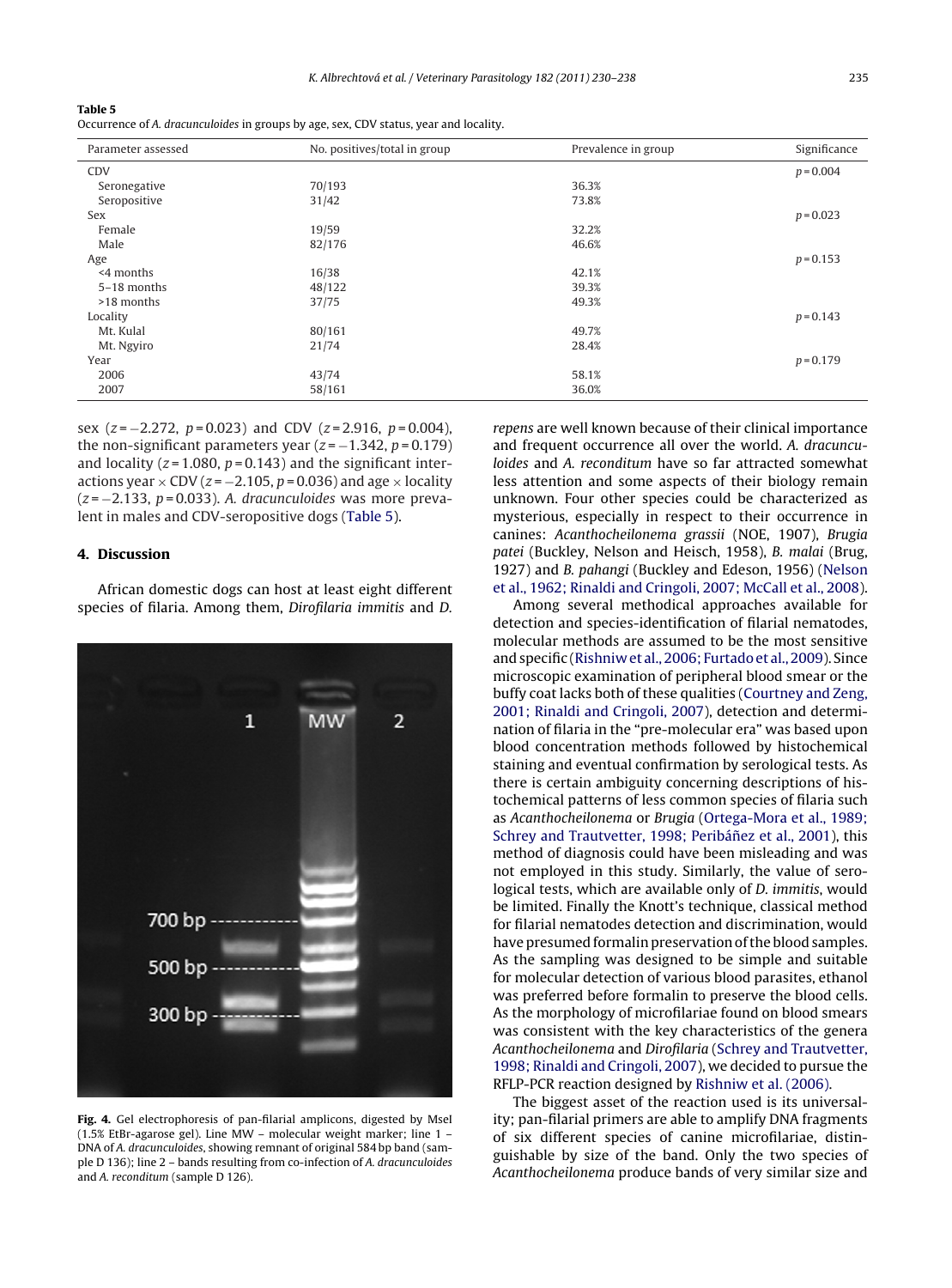have to be distinguished by MseI RFLP, where A. dracunculoides produces two bands while A. reconditum remains undigested. However, in cases where the RFLP results in three bands (two shorter and one original) it is unclear whether the original band is an undigested remnant of A. dracunculoides' DNA or whether co-infection is in place [\(Fig.](#page-5-0) 4). This was overcomed by a re-check by additional A. reconditum-specific PCR. Additionally in several samples positive for A. dracunculoides PCR with panfilarial primers resulted in two bands; approximately 580 and 480 bp. The sequence of the unexpected 480 bp band showed high similarity with ITS-2 sequence of Dirofilaria repens and led to the employment of D. repens-specific PCR. As this PCR was negative in all tested samples, the 480 bp band was considered as an unspecific amplicon of A. dracunculoides and its high similarity to D. repens-ITS-2 sequence was attributed to the close genetic relationship between the two species.

In summary, A. dracunculoides was the predominant filaria parasitizing dogs in the studied areas, while A. reconditum was diagnosed only in few cases at a single locality. While the former species has been already reported from the Lake Turkana region [\(Nelson,](#page-7-0) [1963;](#page-7-0) [Lightner](#page-7-0) [and](#page-7-0) [Reardon,](#page-7-0) [1983\),](#page-7-0) the latter was supposed to be confined to humid montane and coastal areas ([Nelson](#page-7-0) et [al.,](#page-7-0) [1962\).](#page-7-0) Interestingly, we detected A. reconditum only in Olturot, the driest among sampled localities.

Consistently with other studies [\(Courtney](#page-7-0) [and](#page-7-0) [Zeng,](#page-7-0) [2001;](#page-7-0) [Mishra](#page-7-0) et [al.,](#page-7-0) [2007;](#page-7-0) [Furtado](#page-7-0) et [al.,](#page-7-0) [2009\),](#page-7-0) the number of samples with microfilaria detectable on blood smear microscopy was considerably lower than the prevalence of filaria obtained by molecular methods. These findings correspond with the presumed ability of PCR to capture positive even individuals sampled within amicrofilariaemic stage of infection. Specifically, DNA released from adults, migrating L3/L4 stage larvae or remnants of dead microfilaria present in the blood may potentially lead to a PCR-positive diagnosis even before or after the stage of microfilariaemia ([Lizotte](#page-7-0) et [al.,](#page-7-0) [1994;](#page-7-0) [Touré](#page-7-0) et [al.,](#page-7-0) [1997;](#page-7-0) [Fischer](#page-7-0) et [al.,](#page-7-0) [2000\).](#page-7-0)

Our study showed that the prevalence of A. dracunculoides is significantly higher in males. This has been shown also in other studies of canine dirofilariasis and attributed to males' higher outdoor activity, resulting in higher exposure to vectors [\(Selby](#page-7-0) et [al.,](#page-7-0) [1980;](#page-7-0) [Montoya](#page-7-0) et [al.,](#page-7-0) [1998;](#page-7-0) [Aranda](#page-7-0) et [al.,](#page-7-0) [1998\).](#page-7-0) We can support this hypothesis by our observation that male dogs usually follow livestock herds while females are more settled and thus less exposed to vectors. No significant differences in the prevalence of A. dracunculoides in different age groups could be attributed to high dynamics of the studied dog population and short average lifespan. Previous studies, which revealed the cumulative effect of Dirofilaria and Acanthocheilonema in dogs older than five years [\(Theis](#page-8-0) et [al.,](#page-8-0) [1995;](#page-8-0) [Aranda](#page-8-0) et [al.,](#page-8-0) [1998;](#page-8-0) [Cringoli](#page-8-0) et [al.,](#page-8-0) [2001;](#page-8-0) [Bolio](#page-8-0) et [al.,](#page-8-0) [2004\),](#page-8-0) investigated populations with considerably wider age-range than that of the dog population on Mt. Kulal, and thus should not be compared with our study. The factors "year" and "locality" did not cause significant variability in the distribution of A. dracunculoides, despite the geographical isolation of the two sampled areas and higher humidity in the first sampling year [\(ALRMP,](#page-7-0) [2007\).](#page-7-0)

The titer of antibodies against CDV was the most significant among the evaluated factors, showing an association between infection with A. dracunculoides and seropositivity for CDV. Moreover, a significant interaction between the factors "year" and "CDV" in the occurrence ofthis nematode was revealed. Although the prevalence of A. dracunculoides was higher among CDV-seropositive dogs in both years,the influence of CDV was statistically significant only in year 2006. As indicated by the serological data, an epidemic of canine distemper occurred at Mt. Kulal in 2006. Correspondingly, the association between CDV-seropositivity and infection by A. dracunculoides was strongest within this year and locality.

We considered two hypotheses that could explain the association of these two diseases. First, immunosuppression caused by CDV can facilitate the acquisition and establishment of filariasis. This scenario has already been observed in cases of protozoan infections that were perpetuated by CDV co-infection, resulting in epidemics with fatal outcomes ([Moller](#page-7-0) [and](#page-7-0) [Nielsen,](#page-7-0) [1964;](#page-7-0) [Reed](#page-7-0) [and](#page-7-0) [Turek,](#page-7-0) [1985;](#page-7-0) [Frank,](#page-7-0) [2001;](#page-7-0) [Munson](#page-7-0) et [al.,](#page-7-0) [2008\).](#page-7-0) However, immune processes occurring in filariasis are different from those produced by protozoa and their character varies depending on developmental stages of filaria. The first defense against infective L3 larvae is based on an acquired antibody response and is possibly reduced by immunosuppression [\(Duerr](#page-7-0) et [al.,](#page-7-0) [2008\).](#page-7-0) In contrast, the persistence of adults is conditioned by a state of immune hyporesponsiveness of the host ([Maizels](#page-7-0) [and](#page-7-0) [Lawrence,](#page-7-0) [1991\).](#page-7-0) Thus even reverse interaction of the two pathogens is possible, rendering our second hypothesis; the presence of adult filaria in a host leads to immunosuppression, including down-regulation of Th1 cytokines and perpetuating development of viral infection.

Our data can hardly elucidate which of these hypotheses are correct, if they indeed are the only possibilities, but they are certainly not mutually exclusive. However, the results presented here are very suggestive that interaction between CDV and filariasis may represent a significant epidemiological phenomenon and is certainly worth further investigation.

### **Acknowledgements**

The Mt. Kulal Dogs Preventive Vaccination project would not be possible without generous funding by registered Charity, CNLI (Azusa, California). We are greatly indebted to Steve and Danielle Fitch for endless support. We are pleased to acknowledge the Internal Grant Agency of University of Veterinary and Pharmaceutical Sciences, Brno (UPVS), Czech Republic, namely for grant IGA157/2008, which financed the laboratory part of this study. Moreover, we acknowledge the support by the rector of UPVS Brno, support of State Veterinary Institute, Prague, Czech Republic, University of Agricultural Sciences and Veterinary Medicine, Cluj-Napoca, Romania and Institute of Parasitology, Biology Center, Academy of Sciences of the Czech Republic, České Budějovice. We are indebted to Lumír Gvozdík and Petr Procházka from the Institute of Vertebrate Biology AS CR, for indispensable advice on the statistical evaluation of the data, to Mark Rishniw for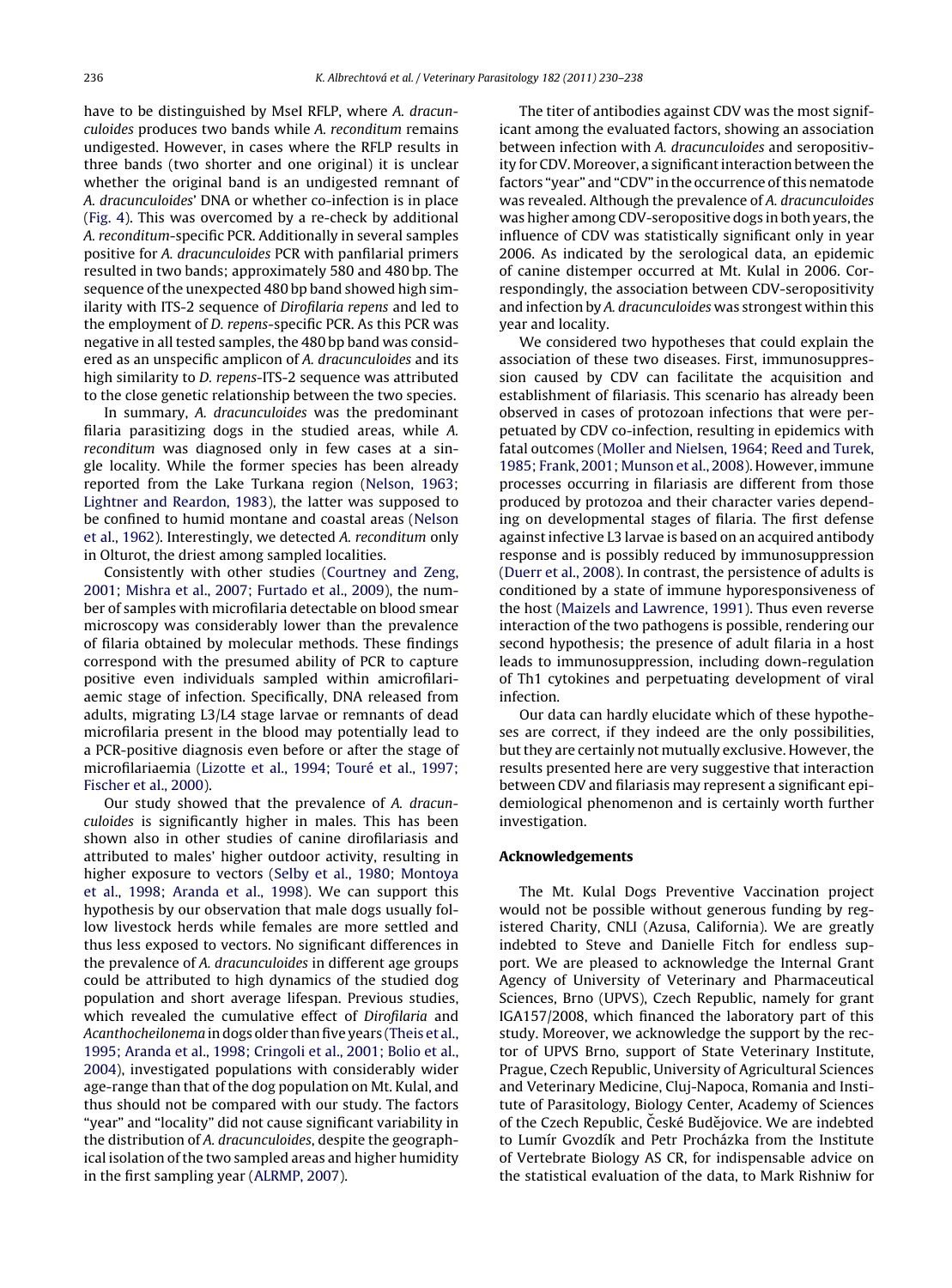<span id="page-7-0"></span>helpful methodological e-mail consultations and to Hassan Hashimi for useful comments and English corrections. The first author (K.A.) would like to acknowledge Hlávka's Foundation, Czech Republic, for providing a travel stipend. The work of A.D. Mihalca was supported by project PCCE 7/2010 of CNCSIS.

We are also grateful to S.H.A.D.E. UK (Samburu Health Advancement, Diagnosis & Education, Tuum, Kenya) for support and co-operation in the Tuum region. We are pleased to acknowledge the support by District Veterinary Office of Marsabit, Kenya, the Embassy of the Czech Republic in Nairobi, as well as Petr Kopřiva and Margita Fuchsová, the Czech Ambassadors to Kenya.

Last but not least, we thank the communities of Gatab, Makutano, Olturot, Arapal, Kororoi, Larash, Loyangalani, South Horr, Tuum, Semale, Lararok, Losorkoi and Uaso Rongai for hospitality and cooperation and we acknowledge all our field assistants, namely Rashid, Shukri, Saatho, Carolyne and Philip.

# **References**

- Altschul, S.F., Madden, T.L., Schäffer, A.A., Zhang, J., Zhang, Z., Miller, W., Lipman, D.J., 1997. Gapped BLAST and PSI-BLAST: a new generation of protein database search programs. Nucleic Acids Res. 25, 3389–3402.
- Aranda, C., Panyella, O., Eritja, R., Castellá, J., 1998. Canine filariasis importance and transmission in the Baix Llobregat area, Barcelona (Spain). Vet. Parasitol. 77, 267–275.
- ALRMP II (Arid Land Resource Management Project), 2007. Drought Monitoring Bulletin. Office of the President Special Programmes, Nairobi, Kenya.
- Beineke, A., Puff, C., Seehusen, F., Baumgärtner, W., 2009. Pathogenesis and immunopathology of systemic and nervous canine distemper. Vet. Immunol. Immunopathol. 127, 1–18.
- Bolio, M.E., Montes, A.M., Alonso, F.D., Gutiérrez, C., Bernal, L.J., Rodríguez-Vivaz, R.I., Sauri, C.H., 2004. Prevalence of Dipetalonema dracunculoides in dogs in Murcia, Spain. Vet. Rec. 154, 726–727.
- Bolio, M.E., Montes, A.M., Gutiérrez, C., Alonso, F.D., Bernal, L.J., Sauri, C.H., Rodríguez-Vivas, R.I., 2002. Clinical findings in dogs parasited by Dipetalonema dracunculoides. Arch. Med. Vet. 34, 283–286.
- Brown, M., Mawa, P.A., Kaleebu, P., Elliott, A.M., 2006. Helminths and HIV infection: epidemiological observations on immunological hypotheses. Parasite Immunol. 28, 613–623.
- Bundy, D., Sher, A., Michael, E., 2000. Good worms or bad worms: do worm infections affect the epidemiological patterns of other diseases? Parasitol. Today 16, 273–274.
- Casiraghi,m., Bazzochi, C.,Mortarino,M., Ottina, E., Genchi, C., 2006.Asimple molecular method for discriminating common filarial nematodes of dogs (Canis familiaris). Vet. Parasitol. 141, 368–372.
- Cleaveland, S., Appel, M.G., Chalmers, W.S., Chillingworth, C., Kaare, M., Dye, C., 2000. Serological and demographic evidence for domestic dogs as a source of canine distemper virus infection for Serengeti wildlife. Vet. Microbiol. 72, 217–227.
- Courtney, C.H.H., Zeng, Q.Y., 2001. Relationship between microfilaria count and sensitivity of the direct smear for canine dirofilariosis. Vet. Parasitol. 94, 199–204.
- Cringoli, G., Rinaldi, L., Veneziano, V., Capelli, G., 2001. A preva-lence survey and risk analysis of filariosis in dogs from the Mt. Vesusvius area of southern Italy. Vet. Parasitol. 102, 243– 252.
- Crawley, M.J., 2007. The R Book. John Wiley & Sons, 942 pp.
- Duerr, H.P., Hoffman, W.H., Eichner, M., 2008. Does resistance to filarial reinfections become leaky over time? Trends Parasitol. 24, 350–354.
- Fischer, P., Supali, T.,Wibowo, H., Bonow, I.,Williams, S.A., 2000. Detection of DNA of nocturnally periodic Brugia malayi in night and day blood samples by a polymerase chain reaction-ELISA-based method using an internal control DNA. Am. J. Trop. Med. Hyg. 62, 291–296.
- Frank, R.K., 2001. An outbreak of toxoplasmosis in farmed mink (Mustela vison S.). J. Vet. Diagn. Invest. 13, 245–249.
- Furtado, A.P., Do Carmo, E.S., Giese, E.G., Vallinoto, A.C., Lanfredi, R.M., Santos, J.N., 2009. Detection of dog filariasis in Marajo Island, Brazil by classical and molecular methods. Parasitol. Res. 105, 1509–1515.
- Genchi, C., Rinaldi, L., Cascone, C., Mortarino, M., Cringoli, C., 2005. Is heartworm disease really spreading in Europe? Vet. Parasitol. 133, 137–148.
- Lightner, K.L., Reardon, M.J., 1983. Dipetalonema dracunculoides in dogs and spotted hyena (Crocuta crocuta) in the Turkana District of Kenya. Proc. Helminthol. Soc. Was. 50, 333–335.
- Lizotte, M.R., Supali, T., Partono, F., Williams, S.A., 1994. A polymerase chain reaction assay for detection of Brugia malayi in blood. Am. J. Trop. Med. Hyg. 51, 314–321.
- Macpherson, C.N., Meslin, F.X., Wandeler, A.I., 2000. Dogs, Zoonoses and Public Health. CABI Publishing, Wallingford, UK, 400 pp.
- Maizels, R.M., Lawrence, R.A., 1991. Immunological tolerance: the key feature in human filariasis. Parasitol. Today 7, 271–276.
- Mar, P.H., Yang, I.C., Chang, G.N., Fei, A.C., 2002. Specific polymerase chain reaction for differential diagnosis of Dirofilaria immitis and Dipetalonema reconditum using primers derived from internal transcribed spacer region 2 (ITS2). Vet. Parasitol. 106, 243–252.
- Maslov, D.A., Lukeš, J., Jirků, M., Simpson, A., 1996. Phylogeny of trypanosomes as inferred from the small and large subunit rRNAs: implications for the evolution of parasitism in the trypanosomatid protozoa. Mol. Biochem. Parasitol. 75, 197–205.
- McCall, J.W., Genchi, C., Kramer, L.H., Guerrero, J., Venco, L., 2008. Heartworm disease in animals and humans. Adv. Parasitol. 66, 193–285.
- Medlin, L.K., Elwood, H.J., Stickel, S., Sogin, M.L., 1988. The characterization of enzymatically amplified eukaryotic 16S-like rRNA-coding regions. Gene 71, 491–499.
- Mishra, K., Raj, D.K., Hazra, R.K., Dash, A.P., Supakar, P.C., 2007. The development and evaluation of a single step multiplex PCR method for simultaneous detection of Brugia malayi and Wuchereria bancrofti. Mol. Cell. Probes 21, 355–362.
- Moller, T., Nielsen, S.W., 1964. Toxoplasmosis in distemper-susceptible carnivora. Pathol. Vet. 21, 189–203.
- Montoya, J.A., Morales, M., Ferrer, O., Molina, J.M., Corbera, J.A., 1998. The prevalence of Dirofilaria immitis in Gran Canaria, Canary Islands, Spain (1994–1996). Vet. Parasitol. 75, 221–226.
- Munson, L., Terio, K.A., Kock, R., Mlengeya, T., Roelke, M.E., Dubovi, E., Summers, B., Sinclair, A.R., Parker, C., 2008. Climate extremes promote fatal co-infections during canine distemper epidemics in African lions. PloS One 3, e2545.
- Nelson, G.S., 1963. Dipetalonema dracunculoides (Cobbold, 1870) from the dog in Kenya: with a note on its development in the louse-fly, Hippobosca longipennis. J. Helminthol. 37, 235–240.
- Nelson, G.S., Heisch, R.B., Furlong, M., 1962. Studies in filariasis in East Africa. II. Filarial infections in man, animals and mosquitoes on the Kenya Coast. Trans. R. Soc. Trop. Med. Hyg. 56, 202– 217.
- Nielsen, N.O., Friis, H., Magnussen, P., Krarup, H., Magesa, S., Simonsen, P.E., 2007. Co-infection with subclinical HIV and Wuchereria bancrofti and the role of malaria and hookworms in adult Tanzanians: infection intensities, CD4/CD8 counts and cytokine responses. Trans. R. Soc. Trop. Med. Hyg. 101, 602–612.
- Olmeda-Garcia, A.S., Rodríguez-Rodríguez, J.A., Rojo-Vázquez, F.A., 1994. Experimental transmission of Dipetalonema dracunculoides (Cobbold 1870) by Rhipicephalus sanguineus (Latreille 1806). Vet. Parasitol. 47, 339–342.
- Ortega-Mora, L.M., Gomez-Bautista, M., Rojo-Vazques, F.A., 1989. The acid phosphatase activity and morphological characteristics of Dipetalonema dracunculoides (Cobbold, 1870) microfilariae. Vet. Parasitol. 33, 187–190.
- Peribez, M.A., Lucientes, J., Arce, S., Morales, M., Castillo, J.A., Gracia, M.J., 2001. Histochemical differentiation of Dirofilaria immitis, Dirofilaria repens and Acanthocheilonema dracunculoides microfilariae by staining with a commercial kit, Leucognost-SP. Vet. Parasitol. 102, 173– 175.
- Ravindran, B., Satapathy, A.K., Sahoo, P.K., Mohanty, M.C., 2003. Protective immunity in human lymphatic filariasis: problems and prospects. Med. Microbiol. Immunol. 192, 41-46.
- http://www.R-project.org.
- Reed, W.M., Turek, J.J., 1985. Concurrent distemper and disseminated toxoplasmosis in a red fox. J. Am. Vet. Med. Assoc. 187, 1264–1265.
- Rinaldi, L., Cringoli, G., 2007. Mappe parasitologiche. Dirofilaria immitis and D. repens in Dog and Cat and Human Infections. Rolando Editore, Naples, Italy, 185 pp.
- Rishniw, M., Barr, S.C., Simpson, K.W., Frongillo, M.F., Franz, M., Dominguez Alpizar, J.L., 2006. Discrimination between six species of canine microfilariae by a single polymerase chain reaction. Vet. Parasitol. 135, 303–314.
- Selby, L.A., Corwin, R.M., Hayes, H.M., 1980. Risk-factors associated with canine heartworm infection. J. Am. Vet. Med. Assoc. 176, 33–35.